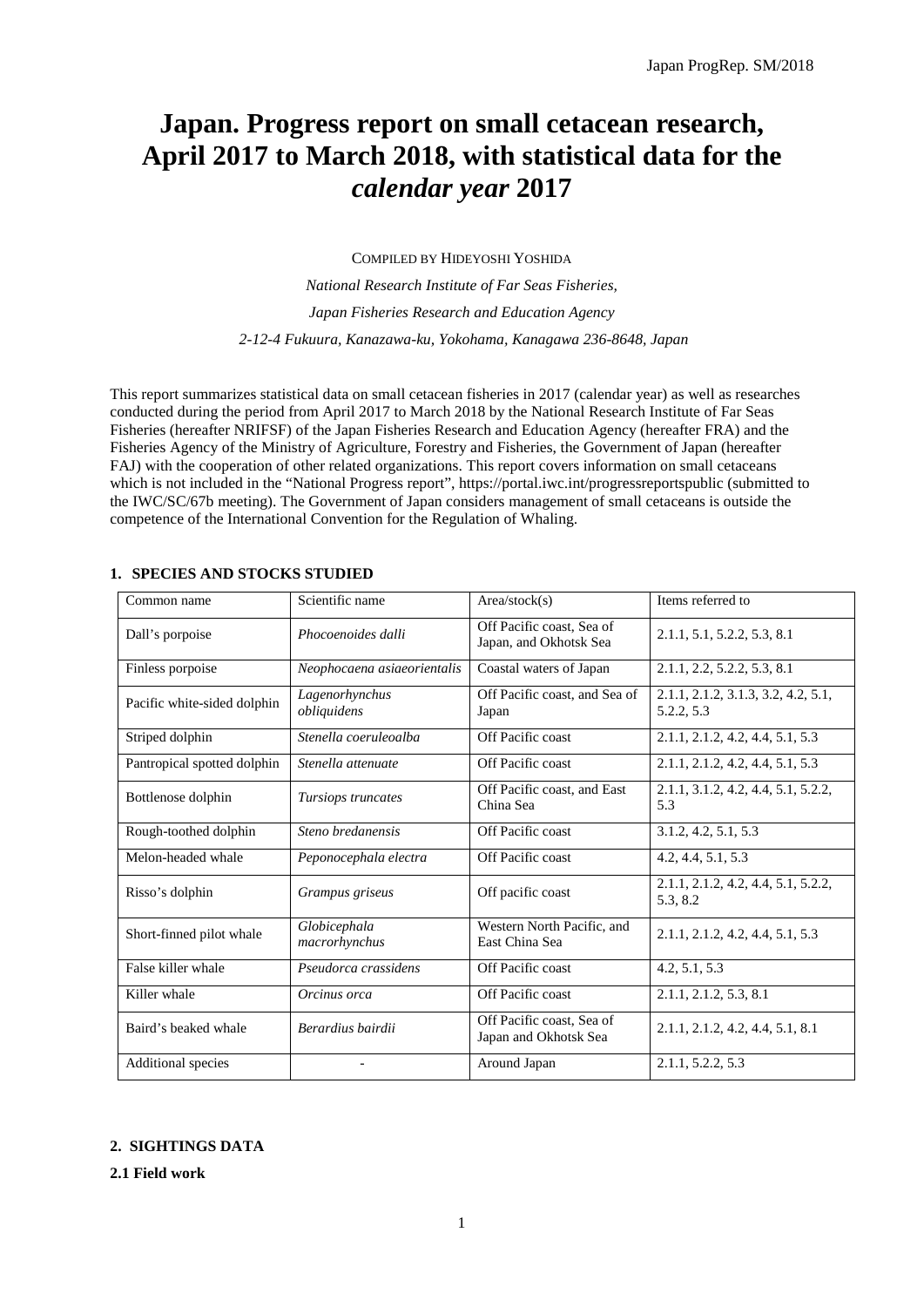## *2.1.1 Systematic*

The NRIFSF and FAJ conducted two dedicated shipboard sighting surveys in the North Pacific, using the research vessels with a top barrel. During the cruises, the following small cetaceans were sighted. The sightings of large cetaceans were described in the National Progress Report submitted to the IWC/SC/67b meeting.

| Species                                    | Date              | Area                  | No. of sightings | Contact institute |
|--------------------------------------------|-------------------|-----------------------|------------------|-------------------|
| Baird's beaked whale                       | 17/07-17-31/08/17 | western North Pacific | 22               |                   |
| Bottlenose dolphin                         | 17/07/17-31/08/17 | western North Pacific | 1                |                   |
| Pantropical spotted<br>dolphin             | 17/07/17-31/08/17 | western North Pacific | 4                |                   |
| Striped dolphin                            | 17/07/17-31/08/17 | western North Pacific | 14               |                   |
|                                            | 26/02/18-16/03/18 | western North Pacific | 5                |                   |
| Pacific white-sided                        | 17/07/17-31/08/17 | western North Pacific | 23               |                   |
| dolphin                                    | 26/02/18-16/03/18 | western North Pacific | $\overline{2}$   | <b>NRIFSF</b>     |
| Risso's dolphin                            | 17/07/17-31/08/17 | western North Pacific | 13               |                   |
|                                            | 26/02/18-16/03/18 | western North Pacific | 5                |                   |
| Southern form short-<br>finned pilot whale | 17/07/17-31/08/17 | western North Pacific | 1                |                   |
| Killer whale                               | 17/07/17-31/08/17 | western North Pacific | 1                |                   |
|                                            | 26/02/18-16/03/18 | western North Pacific | 1                |                   |
| dalli-type Dall's porpoise                 | 17/07/17-31/08/17 | western North Pacific | $\overline{7}$   |                   |
| truei-type Dall's porpoise                 | 17/07/17-31/08/17 | western North Pacific | 7                |                   |
| Unidentified type Dall's<br>porpoise       | 17/07/17-31/08/17 | western North Pacific | 35               |                   |

| Table 1. Small cetaceans sighted by dedicated shipboard surveys conducted during the period of April 2017 to March 2018. |  |  |
|--------------------------------------------------------------------------------------------------------------------------|--|--|
|                                                                                                                          |  |  |

No. of sightings indicates number of schools sighted. These sightings were made by the following two shipboard surveys.

1) Sighting survey for Baird's beaked whales in the Japanese Pacific coast, using the research vessel Kaiyo-maru No.7.

Research period was from 17 July to 31 September 2017.

2) Sighting survey for Pacific white-sided dolphins in the Japanese Pacific coast, using the research vessel Shunyo-maru.

Research period was from 26 February to 16 March 2018.

An aerial sighting survey was conducted to obtain information on distribution and abundance of cetaceans inhabiting around Japanese waters. During the period of 27 to 30 July 2017, Yu Kanaji, Hiroko Sasaki, Hiroto Murase, and Hideyoshi Yoshida (NRIFSF) conducted the sighting survey at waters off Pacific coast of Eastern Japan, from a small plane (twin engines, babble window) flying at 80 knots and 700 feet in altitude. They searched 634.5 nautical miles and encountered two schools (30 animals) of the Pacific white-sided dolphin, 16 schools (100 animals) of the Risso's dolphin, and two schools (6 animals) of unidentified species of Ziphiidae.

## *2.1.2 Opportunistic, platforms of opportunity*

Opportunistic sighting data have been collected during small-type whaling and dolphin fishery operations. They mainly consist of sightings of target species within the fishing grounds (e.g. Baird's beaked whales, southern form short-finned pilot and false killer whales, Risso's, bottlenose, striped, spotted and pacific white-sided dolphins).

During the NEWREP-NP coastal component off Abashiri, northeast Japan conducted in June and July 2017, sightings of 7 schools (31 animals) of the Baird's beaked whale and of 3 schools (6 animals) of the killer whale were obtained by the sampling vessels.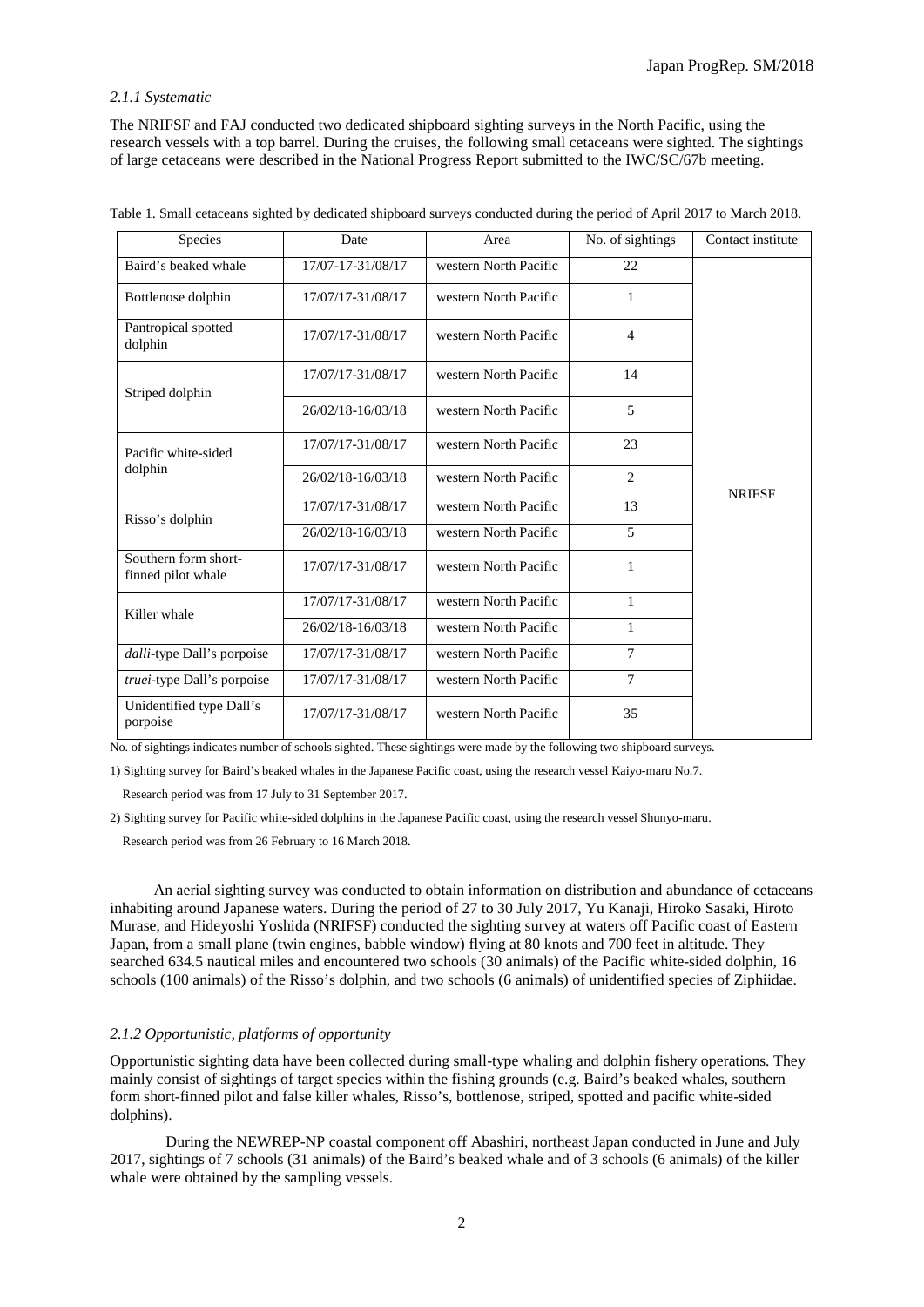## **2.2 Analyses/development of techniques**

Kanaji progressed abundance estimation of six species of small odontocetes by analysing the sighting data from surveys conducted in 2014 and 2015 and completed the estimation. Kanaji and Sasaki conducted abundance estimation using the spatial modelling with the conventional line transect method.

## **3. MARKING DATA**

#### **3.1 Field work**

*3.1.1 Natural marking data*

Natural marking was not applied.

#### *3.1.2 Artificial marking data*

Under the cooperation between the NRIFSF and the Taiji Whale Museum- Sylpheed ltd., 14 bottlenose dolphins, three rough-toothed dolphins, and an individual of the southern form short-finned pilot whale caught by the Taiji dolphin drive fishery during the period from September 2017 to February 2018 were released to the ocean, with the small plastic tags attached on their dorsal fin.

#### *3.1.3 Telemetry data*

Shingo Minamikawa (NRIFSF) deployed pop-up archival transmitting (PAT) tag (miniPAT, Wildlife Computers) on two Pacific white-sided dolphins swimming in the western North Pacific (coastal area of Japan) in July and August. The lengths of tagging period were 9 and 22days, respectively.

Table 2.1. PAT data of small cetaceans collected during the period from April 2017 to March 2018.

| <b>Species</b>                 | Tag type | No. deployed | No. popped up | No. retrieved | Contact institute |
|--------------------------------|----------|--------------|---------------|---------------|-------------------|
| Pacific white-sided<br>dolphin | miniPAT  |              |               |               | <b>NRIFSF</b>     |

#### **3.2 Analyses/development of techniques**

Minamikawa proceeded the analysis of the PAT tag data from two Pacific white-sided dolphins.

## **4. TISSUE/BIOLOGICAL SAMPLES COLLECTED**

#### **4.1 Biopsy samples**

The NRIFSF collected no biopsy samples from small cetaceans during the period from April 2017 to March 2018.

#### **4.2 Samples from directed catches or bycatches**

Samples collected from small cetaceans caught by the small-type whaling and the drive fishery at Taiji during the period of April 2017 to March 2018 are shown in Table 4.

The national quota of Baird's beaked whales for the mentioned period was 69 animals for small-type whaling (includes 3 animals carryover from the last year's quota). Whaling operation was conducted from 25 to 31 May, from 14 July to 23 August, and from 5 to 24 November at the land station in Wadaura on the Pacific coast, from 13 June to 25 August and from 6 to 29 November at the land station in Ayukawa on the Pacific coast, from 20 July to 24 August and from 2 to 8 November at the land station in Abashiri on the Okhotsk coast. The operation at the land station in Hakodate on the Sea of Japan coast was not conducted. A total of 28 animals (four off Abashiri, 24 off the Pacific coast) were taken by five catcher boats (*Seiwa-maru*, *Kohei-maru #8*, *Taisho-maru #3, Katsu-maru #7,* and *Sumitomo-maru #51*). All the catches were examined and biological samples were taken by seven researchers.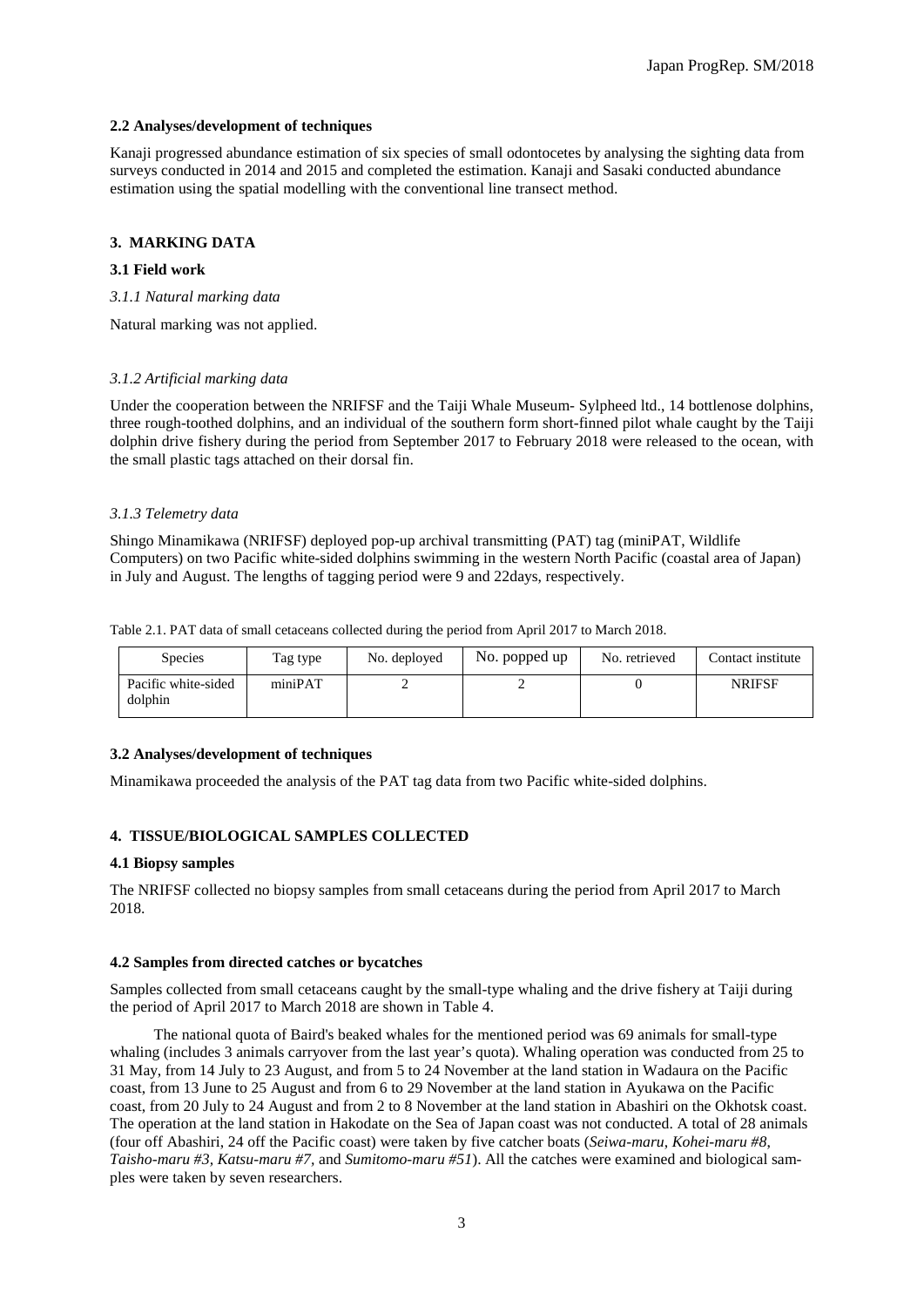The national quota of northern form short-finned pilot whales for small-type whaling was 36 animals. Fishing season was set for two boats (*Kohei-maru* #*8* and *Taisho-maru #3*) in the same periods of the operations for Baird's beaked whales, but operation was not conducted for the form.

The national quota of 36 southern form short-finned pilot whales was set for the small-type whaling at the Taiji and Wadaura land stations. Two animals were taken by catcher boats (*Katsu-maru #7* and *Sumitomo-maru #51*) at the Wadaura during the operation for Baird's beaked whales. In addition, the national quota of twenty false killer whales for small-type whaling at Taiji was set in the same periods for the southern form short-finned pilot whale operation, but operation was not conducted.

The surveys for animals caught by the drive fishery at Taiji was conducted to collect data and samples for life history and genetic studies, by 9 researchers during the periods of 1 September to 6 October 2017, of 10 November to 25 December 2017, and 5 January to 28 February 2018. They examined 54 southern form shortfinned pilot and 131 melon-headed whales and 418 striped, 158 Risso's, two rough-toothed, and two Pacific white-sided dolphins.

Hiroshi Ohizumi (Tokai University) investigated 44 animals including bottlenose, striped, pantropical spotted, and Risso's dolphins caught by hand harpoon fishery at Taiji in May 2017. Stomach contents, gonads, and teeth of the animals were collected for the feeding habit study.

Okinawa Prefectural Government requested fishermen to collect teeth and skin samples as a part of supervision of the fishery, from southern form short-finned pilot whales, and bottlenose dolphins which were caught by hand harpoon fishery (crossbow fishery) in Okinawa in 2017 season. Those samples will be sent to NRIFSF for age determination and genetic examinations.

Sample collection of small cetaceans from bycatches by the NRIFSF was not conducted during the period from April 2017 to March 2018.

| Species                                    | Area                     | Tissue type(s)                    | No.<br>Collected | Archived<br>(Y/N) | <b>Contact Institute</b> |
|--------------------------------------------|--------------------------|-----------------------------------|------------------|-------------------|--------------------------|
| Baird's beaked whale                       | Western North<br>Pacific | To, Ma, O, U, Te, E, V,<br>and Sk | 24               | Y                 |                          |
|                                            | Okhotsk Sea              | To, Ma, O, U, Te, E, V,<br>and Sk | $\overline{4}$   | Y                 |                          |
| Southern form short-<br>finned pilot whale | Western North<br>Pacific | To, Ma, O, U, Te, E, V,<br>and Sk | 50               | Y                 |                          |
| Risso's dolphin                            | Western North<br>Pacific | To, Ma, O, U, Te, and Sk          | 145              | Y                 | <b>NRIFSF</b>            |
| Striped dolphin                            | Western North<br>Pacific | To, Ma, O, U, Te, and Sk          | 366              | Y                 |                          |
| Melon-headed whale                         | Western North<br>Pacific | To, Ma, O, U, Te, and Sk          | 123              | Y                 |                          |
| Rough-toothed dolphin                      | Western North<br>Pacific | To, Ma, O, U, Te, and Sk          | $\overline{2}$   | Y                 |                          |
| Pacific white-sided<br>dolphin             | Western North<br>Pacific | To, Ma, O, U, Te, and Sk          | 2                | Y                 |                          |

Table 4. Samples collected from small cetaceans caught by the small-type whaling and driven fishery during the period of April 2017 to March 2018.

E: epidydymis, Ma: mammary gland, O: ovaries, Sk: skin, Te: testis, To: tooth, U: uterine horn, V: vertebral epiphysis.

#### **4.3 Samples from stranded animals**

Sample collection from stranded small cetaceans by the NRIFSF was not conducted during the period from April 2017 to March 2018.

#### **4.4 Analyses/development of techniques**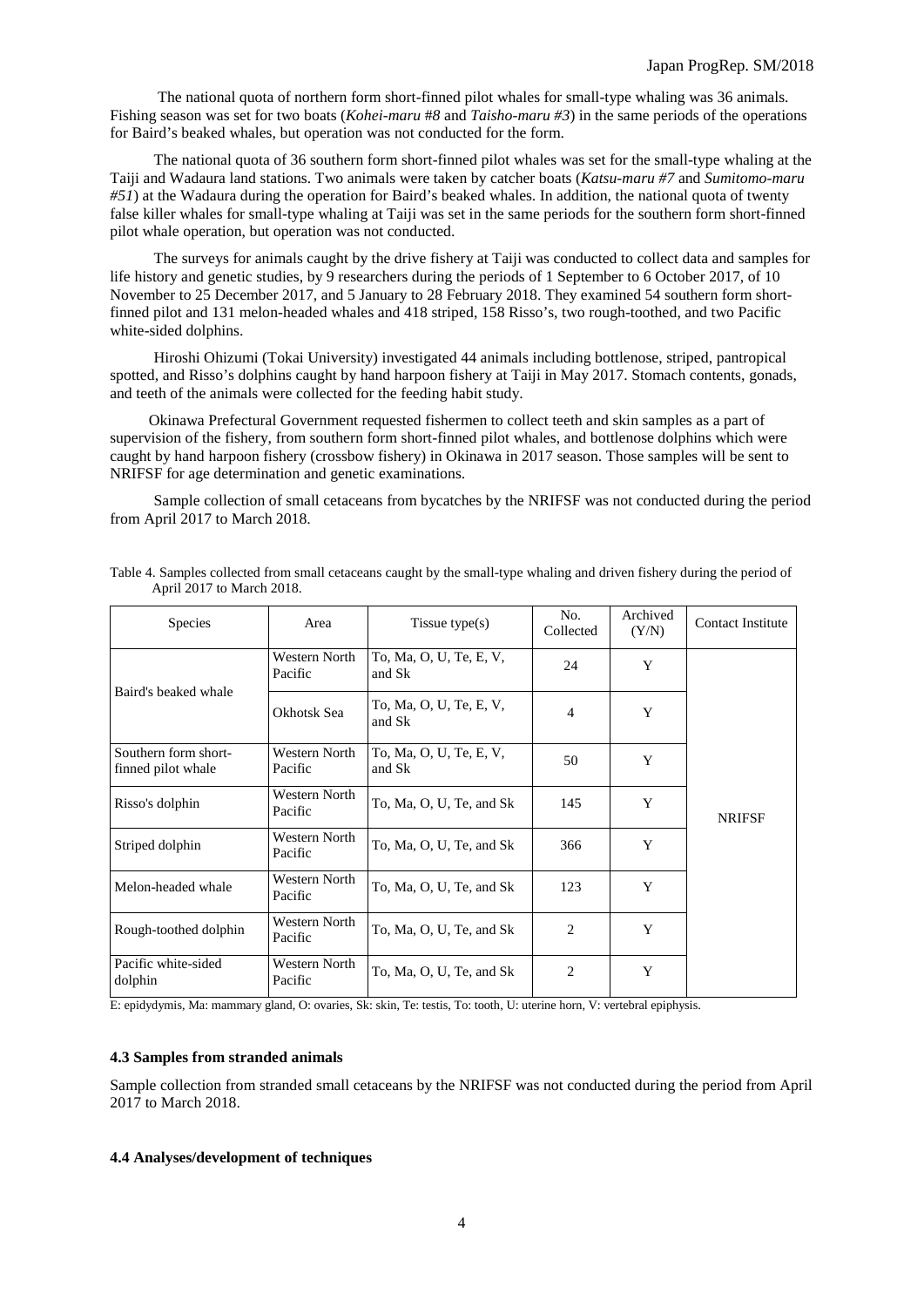Maeda determined ages of a total of 241 animals (southern form short-finned pilot whale, bottlenose and Risso's dolphins) taken by the drive fishery at Taiji. Maeda also examined ovaries of 85 animals (Baird's beaked whales caught by the small-type whaling and southern form short-finned pilot and melon-headed whales and bottlenose, Risso's, striped, and Pantropical spotted dolhins caught by the drive fishery) and investigated histological samples of testis, mammary gland, and uterine horn of a total of 111 animals (southern form short-finned pilot whales and bottlenose and Risso's dolphins taken by drive fishery at Taiji) for studies on sexual maturity.

Yoshida carried forward the mtDNA sequence analysis in order to accumulate information on stock structure of small cetaceans around Japan, using tissue samples from 288 animals.

## **5. STATISTICS FOR SMALL CETACEANS**

#### **5.1 For the calendar year 2017**

For small-type whaling, the target species, fishing season, quota, catcher boats and actual catches are noted in section 4.2.

Regarding the dolphin fisheries, management season has been set from 1 August to 31 July of the next year for Dall's porpoise fisheries, and from 1 October to 30 September of the next year for other species, since 1996. The management season for fisheries in Wakayama Prefecture has been set from 1 September to 31 August of the next year. Following the guideline on IWC national progress report, the statistics on dolphin fisheries covers catches from 1 January to 31 December 2017, while FAJ manages dolphin fisheries by their own fisheries season aforementioned. Thus, in some cases, catches aggregated by calendar year may exceed the seasonal (yearly) catch in appearance, but the actual seasonal catch is well below the allocated catch quota. Direct small cetacean catches are given in Table 5 in this section by prefecture and type of fisheries. The data have been collected by the International Affairs Division of the FAJ based on reports from the prefectural governments.

Catch quota for dolphin fisheries for the 2017/2018 season was same with that of the last season, except that quota was newly set for the melon-headed whale (390 animals) and the rough-toothed dolphin (40 animals). Catch quota for other species is 5,900 animals for *dalli*-type Dall's porpoises, 5,900 for *truei*-type Dall's porpoises, 460 for Risso's dolphins, 500 for bottlenose dolphins, 470 for pantropical spotted dolphins, 550 for striped dolphins, 360 for Pacific white-sided dolphins, 166 for southern form short-finned pilot whales, and 100 for false killer whales.

Corresponding operational months by prefecture in 2017 were as follows: hand harpoon fishery was permitted for nine months (1 January to 31 August and 1-31 December) in Okinawa prefecture, for eight months (1 January to 31 August) in Wakayama, for six months (1 January to 30 April and 1 November to 31 December) in Aomori, Miyagi, Iwate, and Chiba, and for 4.5 months (1 May to 15 June and 1 August to 31 October) in Hokkaido. Drive fishery was permitted for nine months in Wakayama (1 January to 31 May and 1 September to 31 December) and for seven months in Shizuoka (1 January to 31 March and 1 September to 31 December).

| Species                        | Type of fishery    | Prefecture <sup>1</sup> | Total landed <sup>2)</sup> |
|--------------------------------|--------------------|-------------------------|----------------------------|
|                                |                    | Hokkaido                | $\overline{4}$             |
| Baird's beaked whale           | Small-type whaling | Miyagi                  | 14                         |
|                                |                    | Chiba                   | 10                         |
| <i>dalli-type</i>              |                    | Iwate <sup>3)</sup>     | 5                          |
| Dall's porpoise                | Hand harpoon       | Miyagi                  | 2                          |
| <i>truei-type</i>              |                    | Iwate                   | 1,342                      |
| Dall's porpoise                |                    | Miyagi                  | 22                         |
| Pacific white-sided<br>dolphin | Drive              | Wakayama                | 21                         |
| Striped dolphin                | Hand harpoon       | Wakayama                | 18                         |

Table 5. Direct catch of small cetacean in 2017.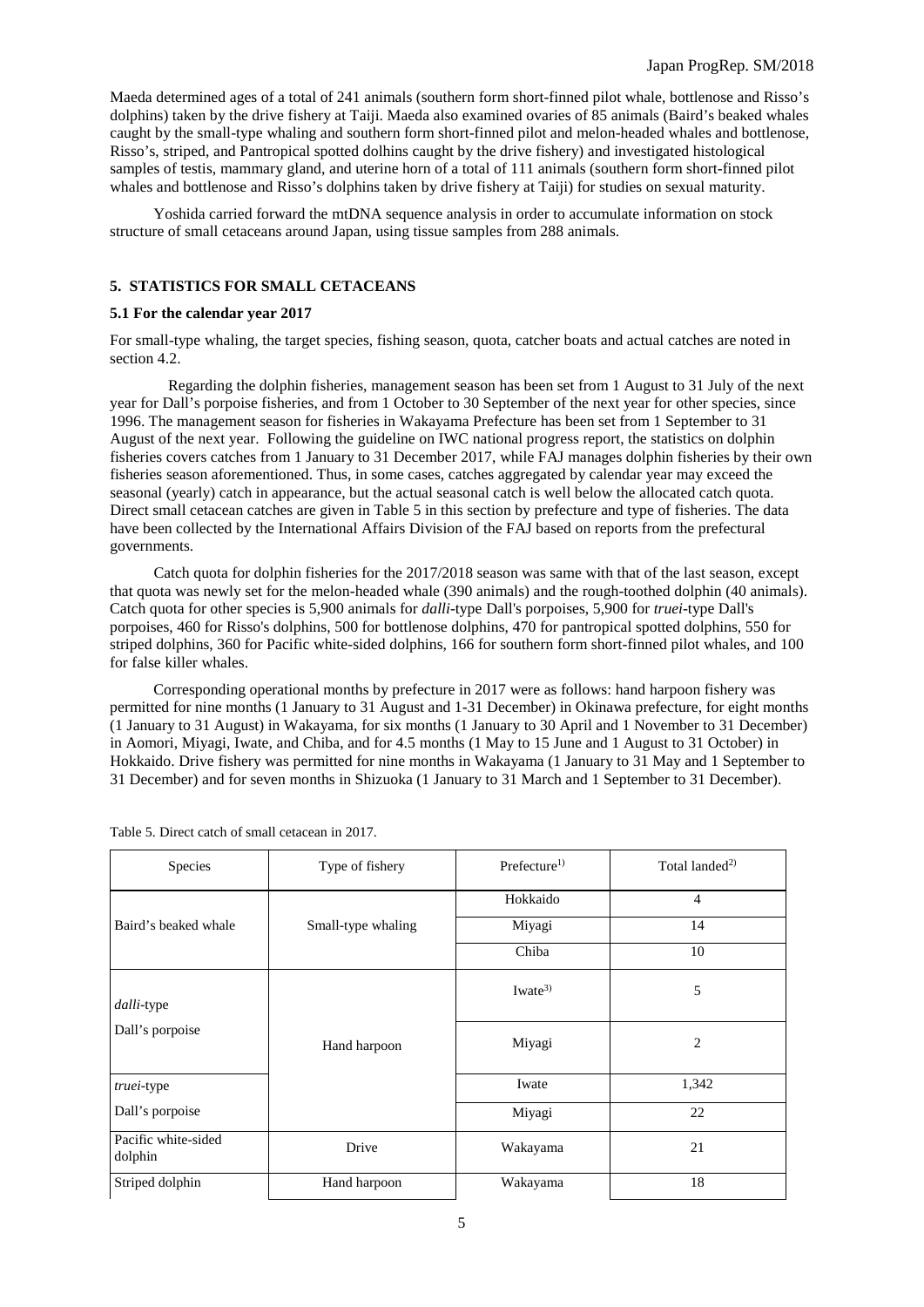|                                            | Drive              |          | 299            |
|--------------------------------------------|--------------------|----------|----------------|
| Pantropical spotted                        | Hand harpoon       | Wakayama | 27             |
| dolphin                                    | Drive              |          | 17             |
|                                            | Hand harpoon       | Wakayama | 47             |
| Bottlenose dolphin                         | Drive              |          | 127            |
|                                            | Hand harpoon       | Okinawa  | 3              |
| Rough-toothed dolphin                      | Drive              | Wakayama | 27             |
| Melon-headed whale                         | Drive              | Wakayama | 156            |
| Risso's dolphin                            | Hand harpoon       | Wakayama | 7              |
|                                            | Drive              |          | 118            |
|                                            | Small-type whaling | Chiba    | $\mathfrak{D}$ |
| Southern form short-<br>finned pilot whale | Drive              | Wakayama | 57             |
|                                            | Hand harpoon       | Okinawa  | 22             |
| False killer whale                         | Hand harpoon       | Okinawa  | $\overline{2}$ |

1) Catches by small-type whaling and drive fishery were recorded at the place of landing of products. Catches by hand harpoon fishery were recorded at the place of registration of vessels.

2) Statistics of small-type whaling are based on reports of biologists and gunners. Those of other fisheries are based on reports of prefectural governments to the Fisheries Agency. They are a compilation of landing slips (hand harpoon fisheries in Iwate and Hokkaido) or reports from individual fishermen or fishery cooperative unions (other prefectures).

## **5.2 Non-natural mortality for the calendar year 2017**

## *5.2.1 Observed or reported ship strikes*

We do not have data collecting system for ship strike incidence of small cetaceans.

## *5.2.2 Fishery bycatch*

Provisional figures for incidental mortality of small cetaceans (bycatch) by Japanese fisheries, by Prefecture in January-December 2017, are shown in Table 6. Species and figures are based on the reports of prefecture governments to the FAJ, which are reports from individual fishermen or fishery cooperative unions.

| Species                              | No. of animals | Location <sup>1</sup> | Fate $2$     | Gear $3$   | Target fish<br>species <sup>4)</sup> | Source or<br>contact |
|--------------------------------------|----------------|-----------------------|--------------|------------|--------------------------------------|----------------------|
| <i>dalli-type</i><br>Dall's porpoise | 1              | Aomori                | D            | <b>GNS</b> |                                      |                      |
| Harbour porpoise                     | 3              | Hokkaido              | K            | <b>FPN</b> |                                      |                      |
|                                      | 6              |                       | K            | <b>GNS</b> |                                      |                      |
| Risso's dolphin                      | 1              | Miyazaki              | $\mathsf{A}$ | <b>FPN</b> | <b>NA</b>                            | FAJ                  |
|                                      | $\mathbf{1}$   | Kanagawa              | K            | <b>FPN</b> |                                      |                      |
| Bottlenose dolphin                   | 1              | Nagasaki              | K            | <b>GNS</b> |                                      |                      |
|                                      | $\mathbf{1}$   | Oita                  | $\mathbf{A}$ | <b>FPN</b> |                                      |                      |
|                                      | 1              | Miyazaki              | A            | <b>FPN</b> |                                      |                      |
| Pacific white-sided                  | $\overline{2}$ | Aomori                | A/R          | <b>FPN</b> |                                      |                      |
| Dolphin                              | 1              | Kanagawa              | K            | <b>FPN</b> |                                      |                      |

Table 6. Fishery bycatch of small cetaceans in 2017.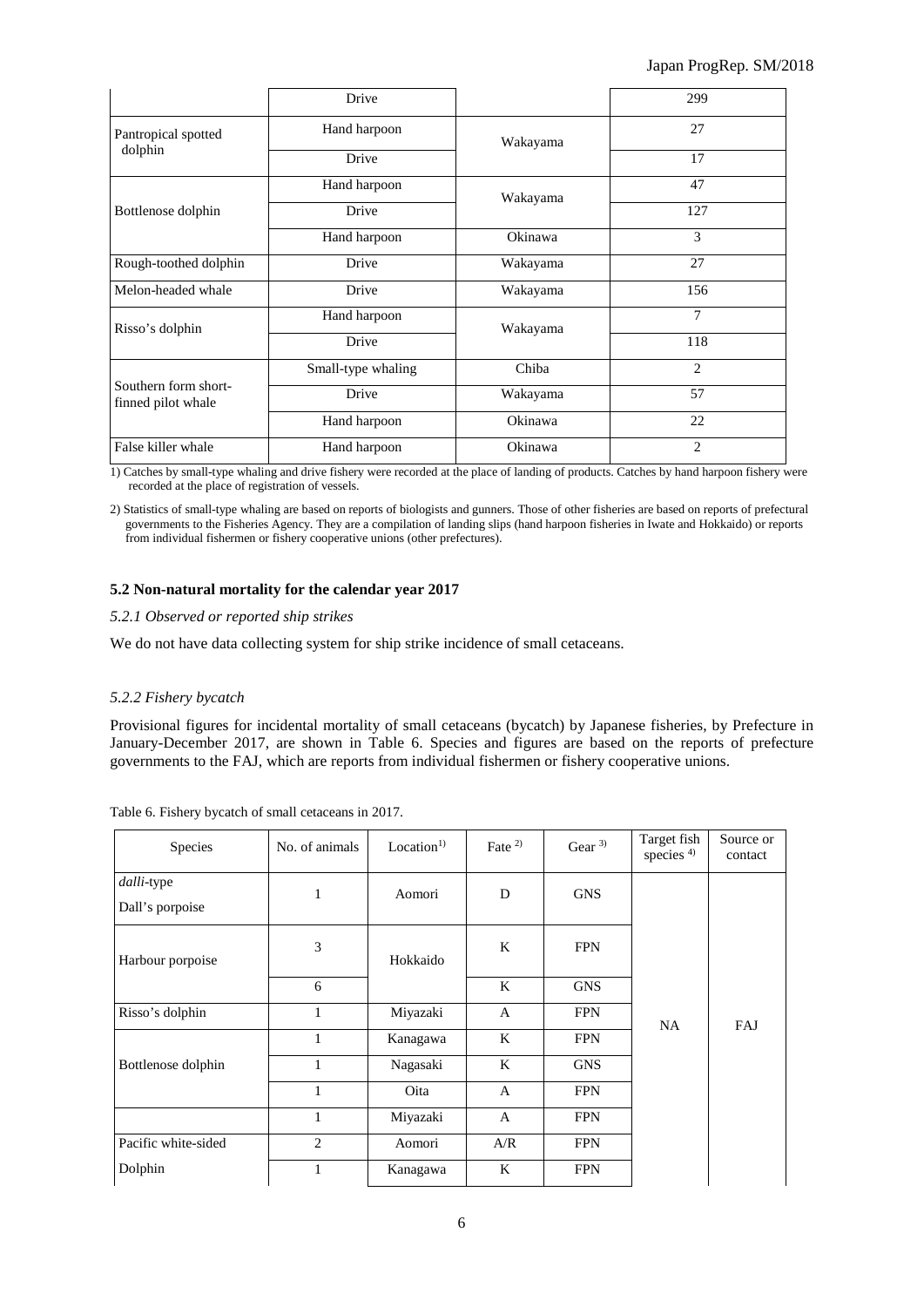|                                | 3              | Ishikawa  | $\mathbf{A}$ | <b>FPN</b> |  |
|--------------------------------|----------------|-----------|--------------|------------|--|
|                                | $\mathbf{1}$   | Miyagi    | $\mathbf{A}$ | <b>FPN</b> |  |
|                                | $\mathbf{1}$   | Mie       | K            | <b>GNS</b> |  |
|                                | 5              | Osaka     | K            | <b>GNS</b> |  |
|                                | $\mathbf{1}$   | Hyogo     | $\bf K$      | <b>GNS</b> |  |
|                                | 2              | Okayama   | $\bf K$      | <b>GNS</b> |  |
| Finless porpoise               | 1              | Hiroshima | $\bf K$      | <b>GNS</b> |  |
|                                | 2              | Kagawa    | $\mathbb{R}$ | <b>GNS</b> |  |
|                                | $\mathbf{1}$   | Fukuoka   | $\mathbf{K}$ | <b>FPN</b> |  |
|                                | 5              |           | K            | <b>GNS</b> |  |
|                                | $\overline{2}$ | Nagasaki  | $\bf K$      | <b>GNS</b> |  |
|                                | $\mathbf{1}$   |           | K            | <b>FPN</b> |  |
| Unidentified small<br>cetacean | 1              | Nagasaki  | K            | <b>FPN</b> |  |

1) Recorded at the place of fishing gears.

2) Fate of whale:  $D =$  discarded dead or seriously injured,  $K =$  kept for sale or specimen,  $R =$  released alive

3) Described using "FAO FISHING DESCRIPTION AND CODES", that is, stationary uncovered pound nets (FPN), set gillnets (GNS) and miscellaneous gear (MIS).

4) Target fish species:  $NA = not available$ 

## **5.3 Strandings of small cetaceans**

Provisional figures for strandings of small cetaceans in Japan, for the period January-December 2017, are shown in Table 7. Species and figures are based on reports of prefecture governments to the FAJ, which are reports from individual fishermen, fishery cooperative associations or the general public. No. of post mortems in Table 7 indicated the number of dead animals when they stranded.

| Species                         | No. strandings | No. post mortems | Contact person(s)/<br>Institute(s) |
|---------------------------------|----------------|------------------|------------------------------------|
| dalli-type Dall's porpoise      | $\overline{7}$ | $\tau$           |                                    |
| Harbor porpoise                 | 11             | 11               |                                    |
| Finless porpoise                | 171            | 169              |                                    |
| Pacific white-sided dolphin     | 19             | 19               |                                    |
| Striped dolphin                 | 36             | 36               |                                    |
| Pantropical spotted dolphin     | 1              | 1                |                                    |
| Long-beaked common dolphin      | 1              | 1                |                                    |
| Short-beaked common dolphin     | $\mathbf{1}$   | $\mathbf{1}$     | FAJ                                |
| Bottlenose dolphin              | 7              | $\overline{7}$   |                                    |
| Indo-Pacific bottlenose dolphin | $\overline{2}$ | $\overline{2}$   |                                    |
| Risso's dolphin                 | 16             | 15               |                                    |
| Short-finned pilot whale        | $\overline{2}$ | 2                |                                    |
| False killer whale              | 3              | 3                |                                    |
| Melon-headed whale              | 5              | 5                |                                    |
| Pygmy killer whale              | 9              | 9                |                                    |

Table 7. Strandings of small cetaceans in 2017.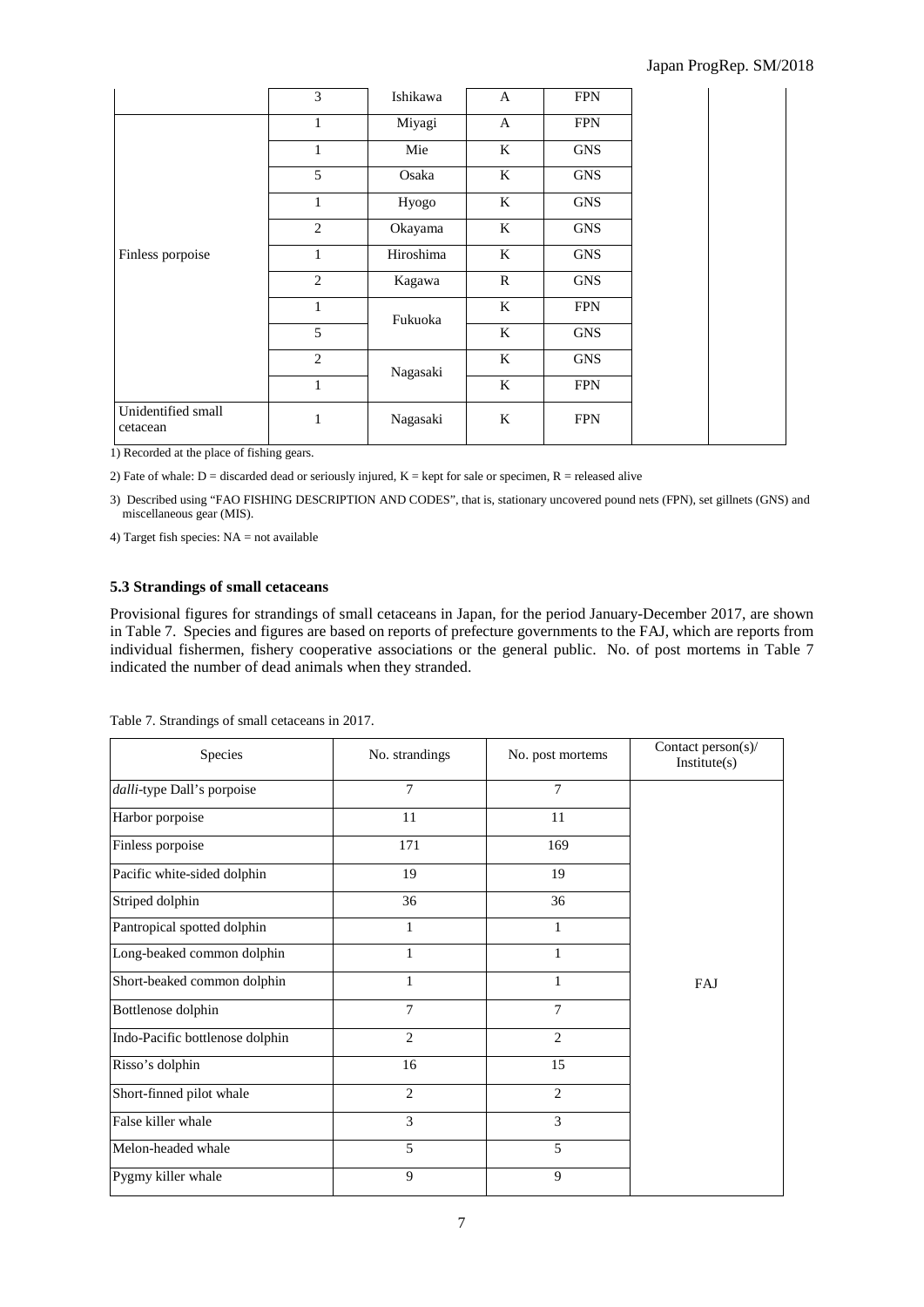| Rough-toothed dolphin        | 16             | 16 |
|------------------------------|----------------|----|
| Fraser's dolphin             | 1              |    |
| Killer whale                 | $\overline{c}$ | 2  |
| Cuvier's beaked whale        |                |    |
| Baird's beaked whale         | $\overline{c}$ | 2  |
| Hubbs' beaked whale          |                |    |
| Stejneger's beaked whale     | 3              | 3  |
| Ginkgo-toothed Beaked Whale  | 2              | 2  |
| Blainville's beaked whale    |                |    |
| Dwarf sperm whale            | 6              | 6  |
| Pygmy sperm whale            | 7              | 7  |
| Unidentified small cetaceans | 25             | 25 |

In addition, the Institute of Cetacean Research (4-5 Toyomi, Chuo-ku, Tokyo 104-0055, Japan), and the National Science Museum (4-1-1, Amakubo, tsukuba, Ibaragi 305-0005, Japan) voluntarily collected relevant information on strandings.

## **5.4 Earlier years' statistics**

There are no corrections in earlier years' statistics.

## **6. OTHER STUDIES AND ANALYSES**

No other studies or analyses on small cetaceans were conducted during the period from April 2017 to March 2018.

## **7. LITERATURE CITED**

Ishikawa, H., Fujise, Y., Saino, S. and Zenitani, R. 1990. III. Report on onboard biological research on the dolphin hand harpoon boats in the Okhotsk Sea and waters off the Pacific coast of northern Honshu Island.p53-78. In: Report on dolphin research around Japan (1989 fiscal year). 78pp. Institute of Cetacean Research

## **8. PUBLICATION ON SMALL CETACEANS**

## **8.1 Published or In Press' papers only**

- Kanaji, Y. 2017. Survey and analysis methods for conservation and management of marine mammals (9): Abundance estimation. Aquabiology 39:512-522. (in Japanese)
- Kanaji, Y. 2018. Killer whale. In Ota, T. (ed) The Current status of International fishery stocks. Fisheries Agenc y and Japan Fisheries Research and Education Agency. http://kokushi.fra.go.jp/H28/H28\_56.pdf. 2pp. (in Japanese)
- Kanaji, Y. and Miyashita, T. 2018. Dall's porpoise. In Ota, T. (ed) The Current status of international fishery stocks. Fisheries Agency and Japan Fisheries Research and Education Agency. http://kokushi.fra.go.jp/H29/H29\_48.pdf. 6pp. (in Japanese)
- Maeda, H. and Kishiro, T. 2018. Baird's beaked whale, *Berardius bairdii,* Sea of Japan, Sea of Okhotsk and Pacific Ocean. In Ota, T. (ed) The Current status of international fishery stocks. Fisheries Agency and Fisheries Research Agency. http://kokushi.job.affrc.go.jp/H29/H29\_47.pdf. 5pp. (in Japanese)
- Ogawa, N., Yoshida, H., Nakamura, G., and Kato, H. 2017. Abundance and distribution of finless porpoises in